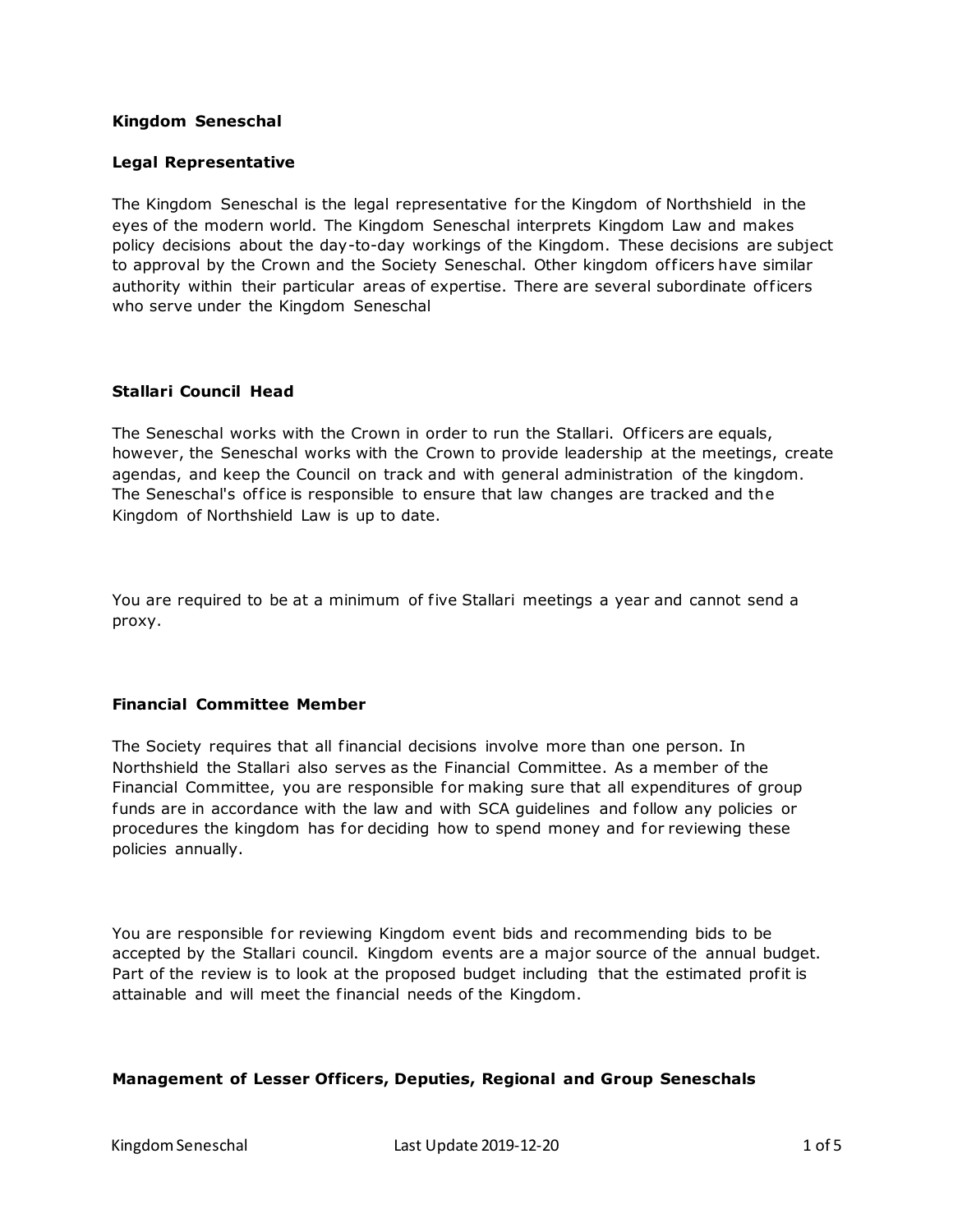As Seneschal you have lesser officers and deputies to assist you. It is your responsibility to make sure they can do, and are doing, their jobs without getting in their way or trying to do their jobs for them. You are also responsible for the regional and local Seneschals of the kingdom. This includes making sure they have the training and educational resources necessary to succeed in their jobs. You should have a replacement deputy and are responsible for their training.

# **Correspondence and Reporting**

You are responsible for both collecting reports from local and regional Seneschals and reporting to Society as well as submitting office paperwork on a timely basis. NOTE: This is a non-negotiable part of the of fice. Failure to turn in reports is grounds for the revocation of your warrant and installation of a new Seneschal. Other types of paperwork that you and your deputies are responsible for include: reports, contracts, waivers, event reports, handbooks, policies, background checks, laws.

# **Conflict Arbitration, Resolution and Sanctions**

As Seneschal, and therefore the person seen as the leader of the group, you will find conflicts are being referred to you, or must be addressed by you for resolution. You must assist the Crown in dealing with individuals who have committed acts worthy of sanctions. You must be able to dispassionately request documentation of the incident and provide information to the Crown and to the Society without editorial comment. Finally, if warranted, you take the lead on preparing the sanctions.

This is probably one of the most difficult parts of the job.

# **Time Commitment**

As Seneschal it is expected you attend most Crowns and Coronations. Some situations are also best handled face to face which may require additional travel.

One of the realities of the job is that you will not have the time to practice your normal SCA activities. In addition, at events you may spend the entire time in formal and informal meetings. You will have to find a new way to derive fun and satisfaction from the hobby.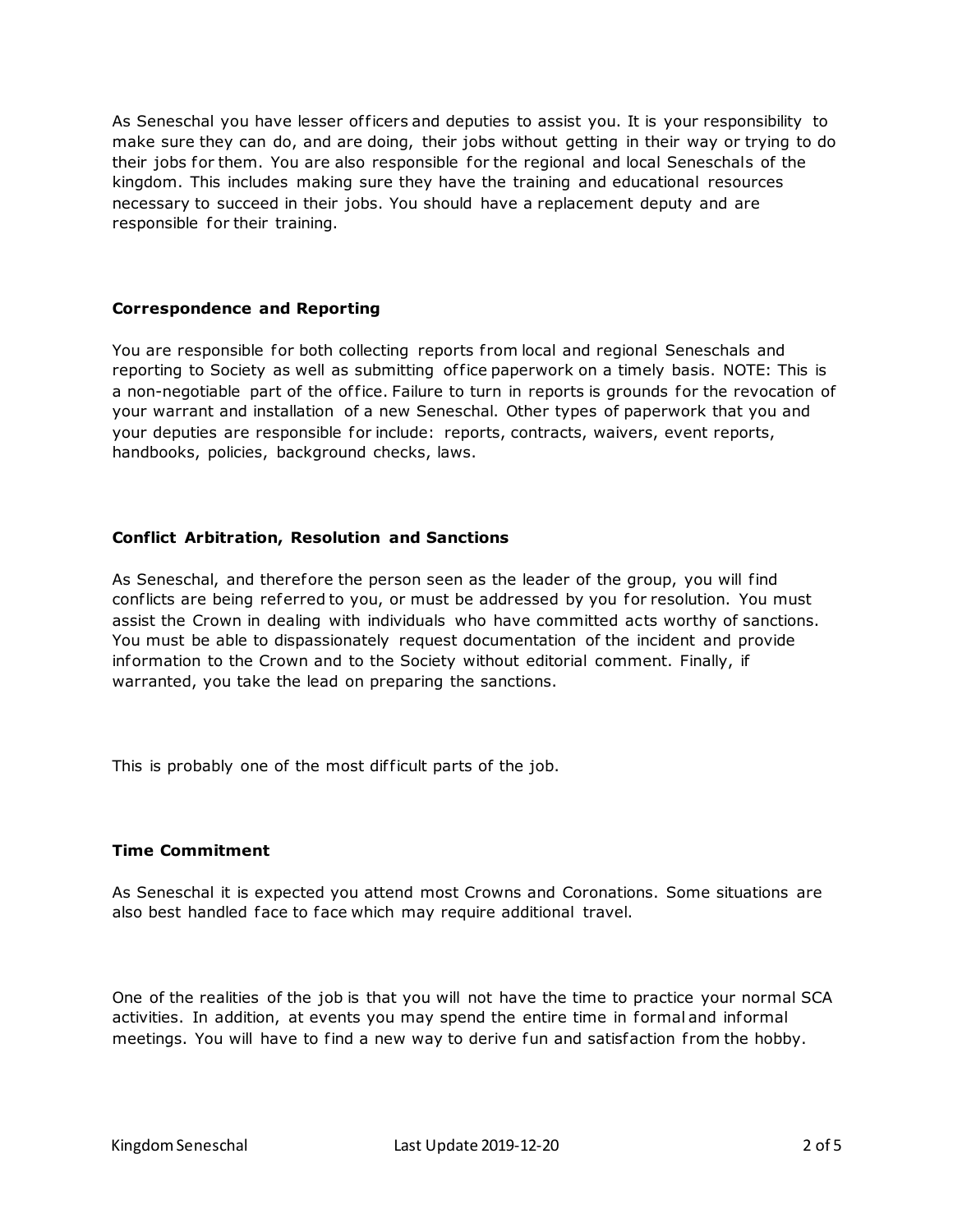In a normal week duties can take 7 - 10 hours. This can increase to 15 to 20 hours if complicated issues arise. This can be time spent in emails, research and phone calls.

At events the time can be variable. Plan on at least two hours of formal meetings to as many as five. In addition, often an hour or hour and half can be spent in informal or ad hoc meetings that happen as you walk around. This is in addition to any formal meetings.

# **Travel.**

First, you must be able to travel to both countries in our Kingdom.

You can expect to attend at least 6 events. Besides Coronations and Crowns expect to attend meetings at WW and 12th Night. There is likely to be at least one or two other meetings to travel to.

The amount of additional travel depends heavily on your normal travel schedule. If you already attend Coronations, Crowns, WW and 12th Night you might not have any extra travel.

# **Key Skills:**

#### **Communication**

Communication is 90% of the Seneschal's job. A lot of this will be face-to-face communication, but it isn't always possible or even desirable, to talk to someone in person. You will use the phone a great deal in your office, along with email and internet user groups.

# **Conflict Arbitration and Resolution**

In general, the Seneschal ends up being a jack of all trades: administrator, director, counselor, and cheerleader. The Seneschal of ten acts as a mediator when conflicts arise within the group. Aside from the paperwork aspect of the job, the most important role is probably the role of cheerleader. The Seneschal needs to inspire the populace of the group to grow and change. As Seneschal, you will expect much and much will be expected of you. Learn from both your successes and your failures what works best for you and your group.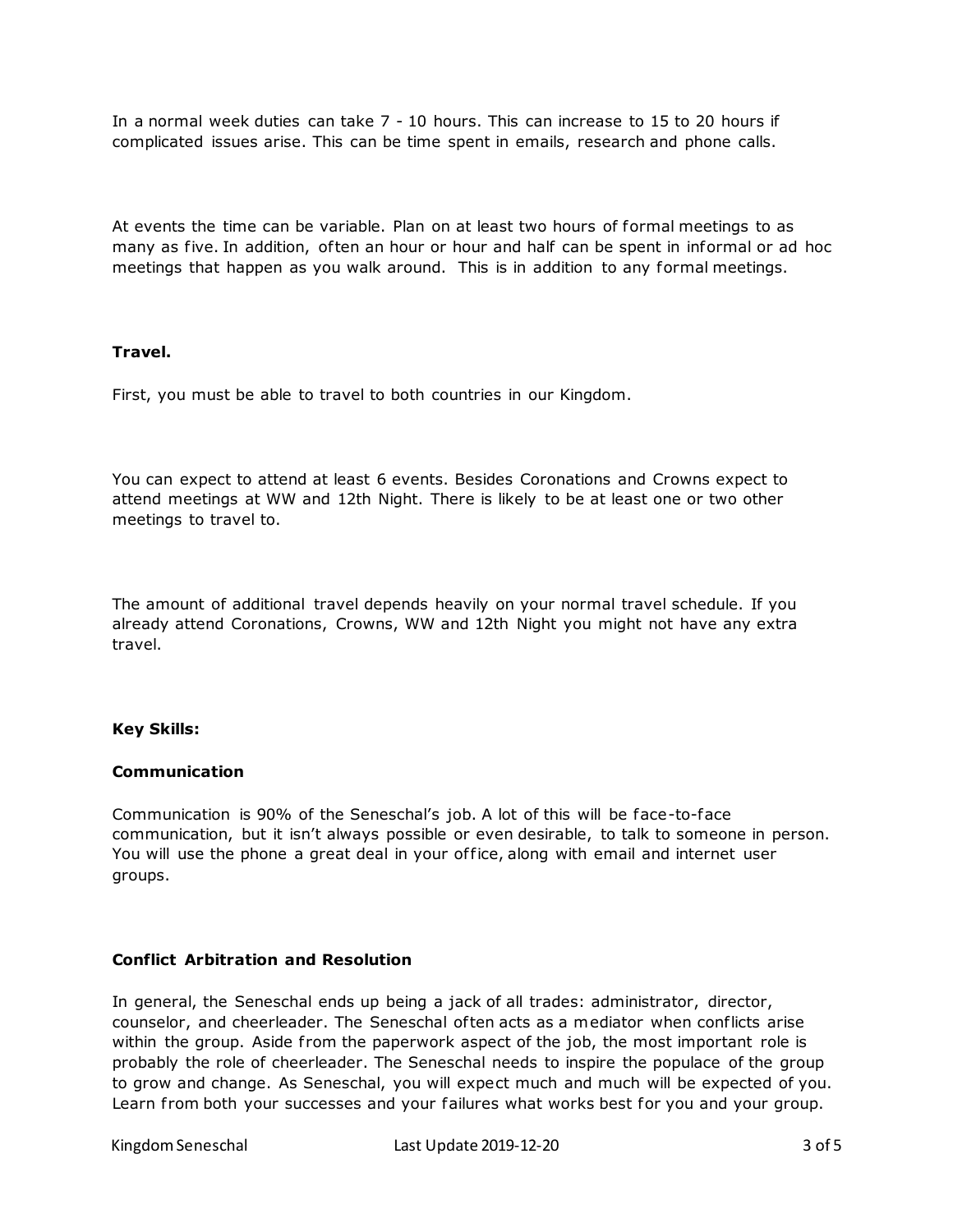# **Problem Solving and Conflict Resolution**

The Seneschal must be diplomatic in their dealings with fellow of ficers and with the members of the populace

#### **Emotional Resiliency**

To accomplish and remain ef fective in your communication, conflict arbitration & resolution and problem solving & conflict resolution you will need to avoid burnout. Maintaining relationships and practicing self-care are important skills to have.

# **Delegation**

You have many lesser officers, deputies, regional and local officers that report to you. You cannot possibly do their jobs. It is important to delegate well. (Needs work)

# **Time Management**

The ability to manage various projects and keep them in progress at the same time.

#### **Short Form Description: Duties**

Legal Representative of Northshield

Stallari Council Head

Financial Committee Member

Management of Lesser Officers, Deputies, Regional and Group Seneschals

Reporting and Correspondence

Conflict Arbitration, Resolution and Sanctions

# **Time Commitment**

Average ten (10) hours per week

Kingdom Seneschal **Last Update 2019-12-20** 4 of 5